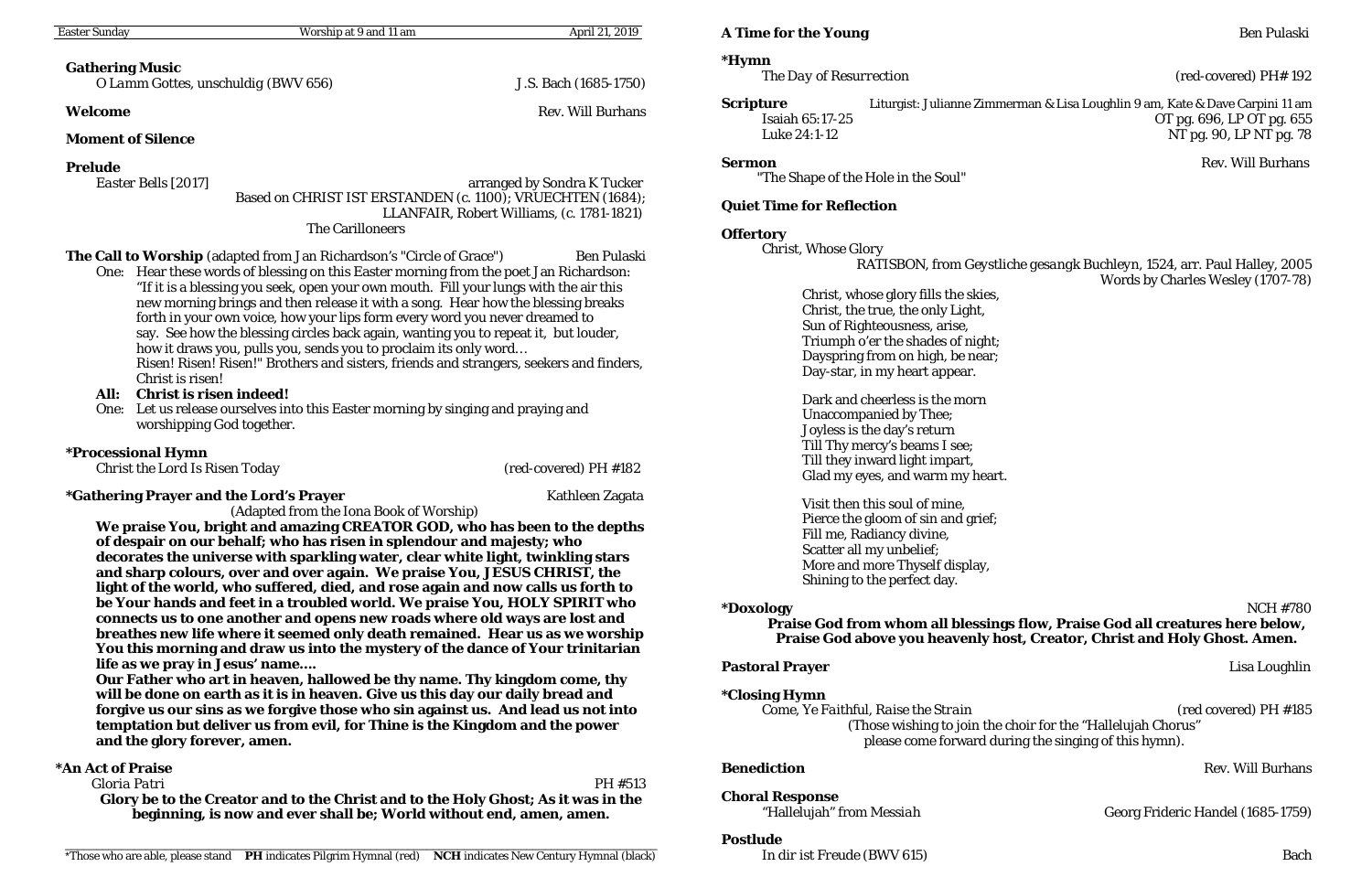## **You are invited to take part in our Easter Tradition of delivering a Lily to a fellow member at home or in a nearby care center. Plants will be available in the front of the sanctuary after both services.**

**First Congregational Church in Winchester, UCC,** *An Open and Affirming Congregation* 21 Church Street, Winchester, MA 01890 781-729-9180<br>Connect with Us!

# Meet Our Church



The Congregation, Ministers To The World Rev. William Burhans, Lead Pastor Rev. Judith B. Arnold, Associate Pastor Ms. Kathleen Zagata, RN, MS, CS, Minister of Congregational Health & Wellness Ms. Jane Ring Frank, Minister of Music & Worship Arts Mr. Ben Pulaski, Minister of Faith Formation: Children & Youth Ms. Sarah Marino, Office Manager Mr. Tyler Campbell, Sexton Mr. Ed Banzy, Building Manager Mr. Bill Lewis, Custodian Mr. Jeffrey Mead, Organist

Rev. Dr. Kenneth Orth, Pastoral Counselor (Affiliate)

# Welcome!

We are happy you have joined us today for worship. We hope that in the coming hour of quiet, song, prayer, sacred scripture, and communal gathering, you will awaken more fully to God's presence in your life and the world around us.

#### **Restrooms**

Restrooms are located down the stairs as you first enter the front doors of the church.

## **Accessibility**

We now have an inductive hearing loop for those whose hearing aids have Telecoil (ask your audiologist). Listening devices are also available in the back.

## **Childcare**

Children are always welcome in the sanctuary! We appreciate the sounds of little ones among us. If you'd prefer, there are trained caregivers in our a nursery on the floor beneath the sanctuary. Ask a greeter if you need help finding it.

#### **Family Room**

There is also a comfortable room with water, sofas, chairs, carpet and a video link to the service for when you need more room to attend to your family. It is located just outside the doors to the right of the front chancel area.

### **Children (Stepping Stones) and Youth Church School**

Classes for children and youth in pre-k through 12th grade are taught during worship. Families begin the worship service together in the sanctuary. Children are then invited to join us at the front (if they are comfortable) for the Time for the Young. Afterwards, the children and youth are led to their classrooms by their teachers.

#### **Get connected!**

Please tell us about yourself and/or request a prayer by filling out a Welcome/Prayer Request Card found in each pew and place it in the offering plate when it passes.